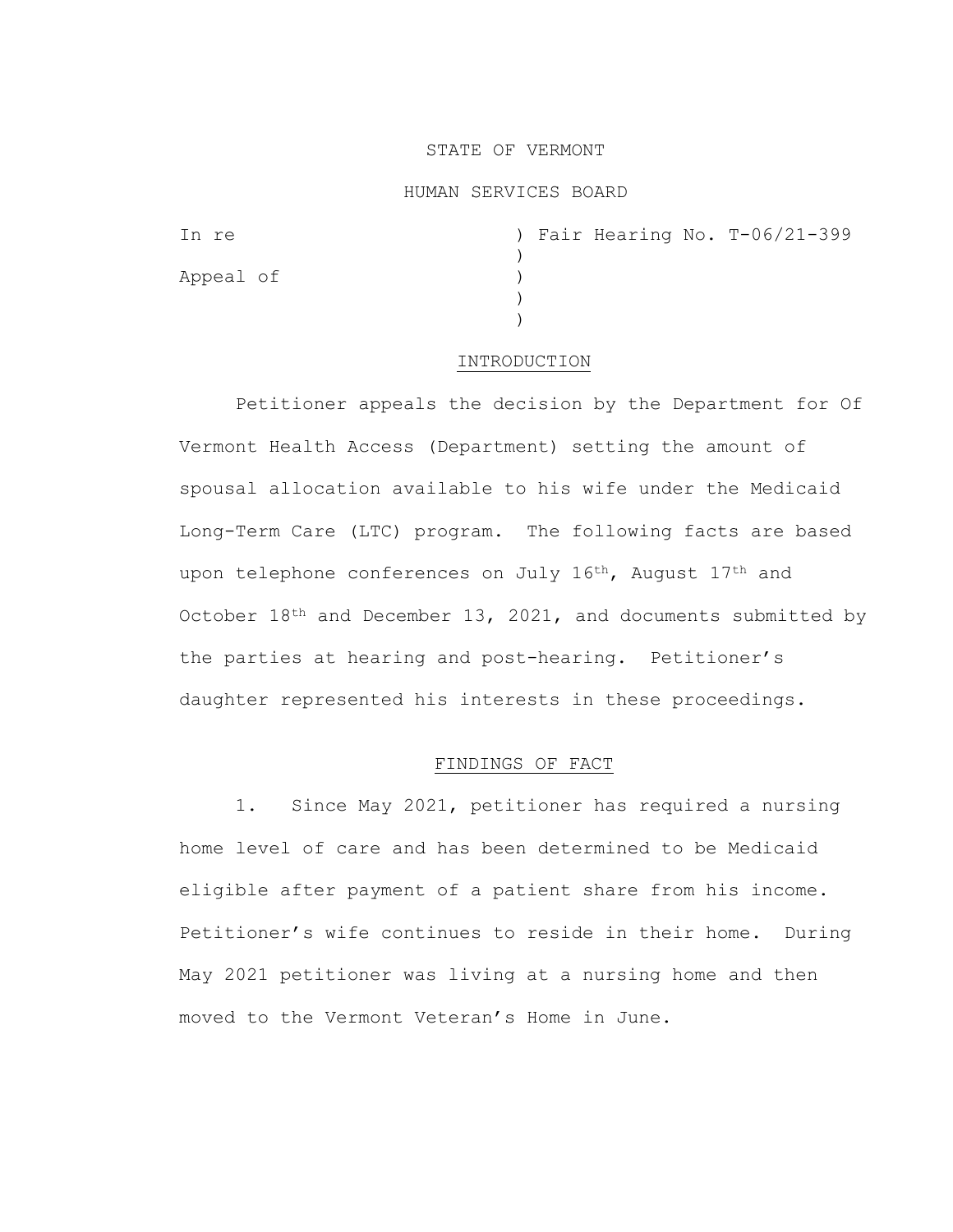2. When, as here, there is a spouse that is living in a nursing facility and a spouse living in the community (community spouse), the Medicaid rules allow for a "spousal allocation" from the income of the institutionalized spouse. The spousal allocation is then deducted from the income of the institutionalized spouse (along with other deductions) to calculate the "patient share" owed to the facility. Here, petitioner requested an additional amount be added to the spousal allocation as the current amount has not been sufficient to allow his community spouse to continue to keep up with all the maintenance required on their family home.

3. The first step in calculating both the patient share and the spousal allocation is establishing the petitioner's gross income. Here, petitioner's gross income for May was as follows: social security income of \$2,083.50, his Veteran's Administration (VA) benefit of \$992.04, and his equitable IRA distribution of \$840, totaling \$3,915.54. After deduction of a standard personal needs allowance of \$72.66, there remained \$3,842.88. That is the amount of the petitioner's income that is "available to allocate." That figure is then used in the first part of the calculation of the spousal allocation.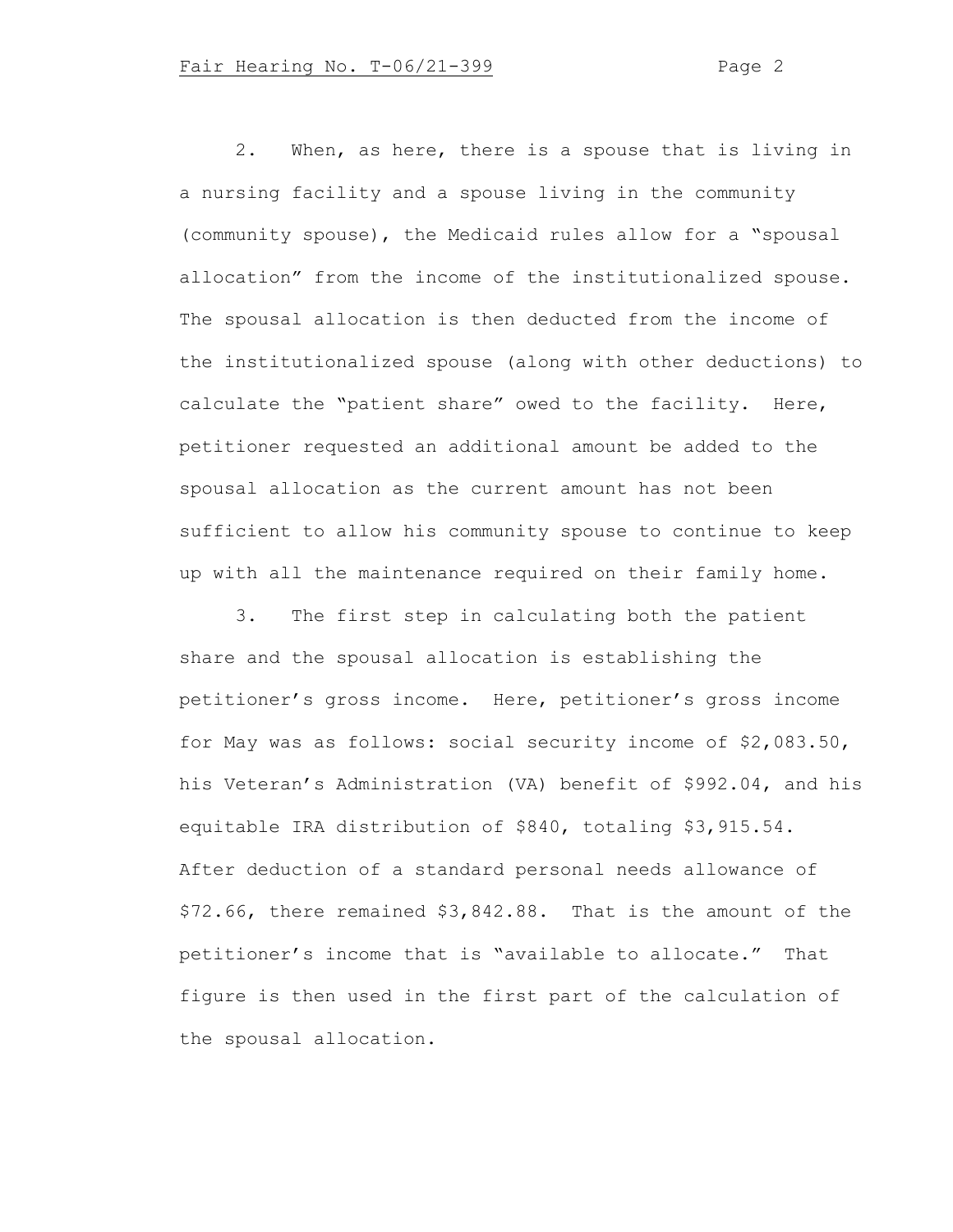4. The calculation of the spousal allocation has several steps. First, the community spouse's gross monthly income is subtracted from the "standard income allocation" set by the federal government. If the resulting "basic potential allocation" is less that the patient's "amount available to allocate" (which, here, is his gross income minus his personal needs allowance) the Department next makes a determination of allowed monthly needs.

5. Petitioner's spouse's gross monthly income (June income for May spousal allocation) was \$2,046.52<sup>1</sup> from a \$796.50 Social Security benefit and a \$1,250.02 annuity. The standard income allocation is \$2,178; therefore, there was a \$131.98 "basic potential allocation" before consideration of deductions. The Department next considered the community spouse's allowed deductions from income.

6. The monthly deductions allowed under the Rules for the costs of the family home were as follows: \$262.94 in property taxes (to include \$190.52 property taxes and \$72.42 Fire District tax), \$117.75 insurance, \$822 fuel and utility standard for a subtotal of \$1,202.69. A shelter standard amount is then subtracted resulting in the excess shelter

<sup>&</sup>lt;sup>1</sup> The Department's worksheet reflects a gross income of \$2,046.02, which is incorrect, but it did not affect the outcome of the spousal allocation amount.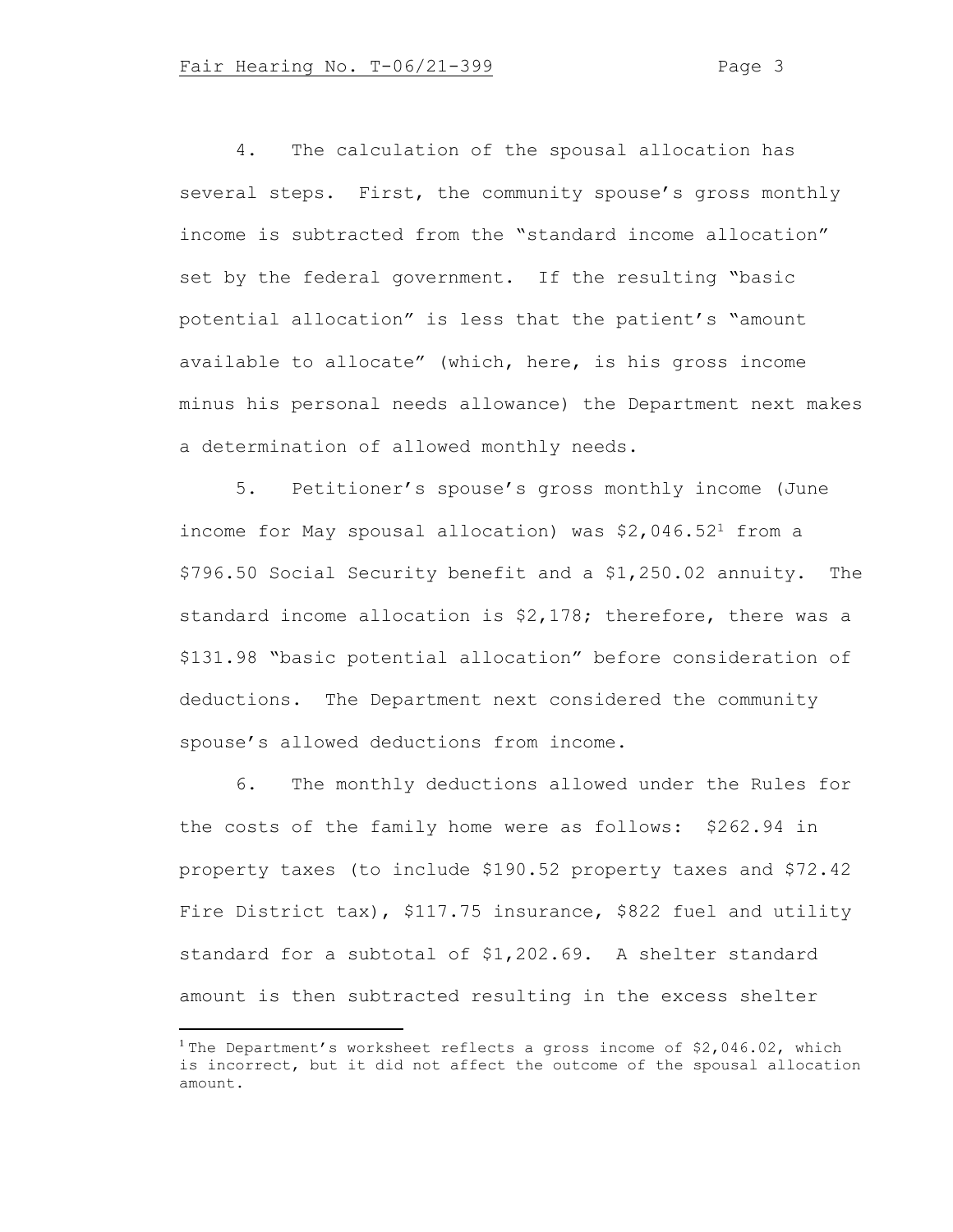allowance of \$548.69. That amount is then added to the standard income allocation amount of \$2,178 to reach a monthly needs amount of \$2,726.69. The spouse's gross income (\$2,046.02) is then subtracted from the monthly needs amount to determine the spousal allocation, here \$680.67.

7. In June, petitioner began residing at the Vermont Veteran's Home. And petitioner's income increased slightly due to an increase in his withdrawal from his IRA (to \$989.14 from \$840); his gross income increased from \$3,915.43 to \$4,064.68; this change did not affect the amount of the spousal allocation<sup>2</sup>. Petitioner's spouse's income was unchanged. However, the family did submit verification of a small increase in the homeowners' insurance premium on July 25, 2021, increasing from \$117.75/month to \$123.92/month (an increase of \$6.17). Therefore, because of that increased allowed cost, the spousal allocation for the months of June through September was increased to \$686.84.<sup>3</sup>

8. At hearing, petitioner's spouse and his daughter explained that the actual costs of running and maintaining

<sup>&</sup>lt;sup>2</sup> Petitioner increased the IRA withdrawal to be consistent with his life expectancy, which makes the IRA an excluded resource under HBEE Rule § 29.08 (i)(5)(i)(c) .

<sup>&</sup>lt;sup>3</sup> During the pendency of this appeal, the Department also issued a revised LTC worksheet dated September 3, 2021, setting the spousal allocation for October 2021 forward as \$739.34. As discussed with the parties at hearing, that change is not addressed in this appeal. However, it may be noted that the calculation of the spousal allocation followed the same formula as outlined above.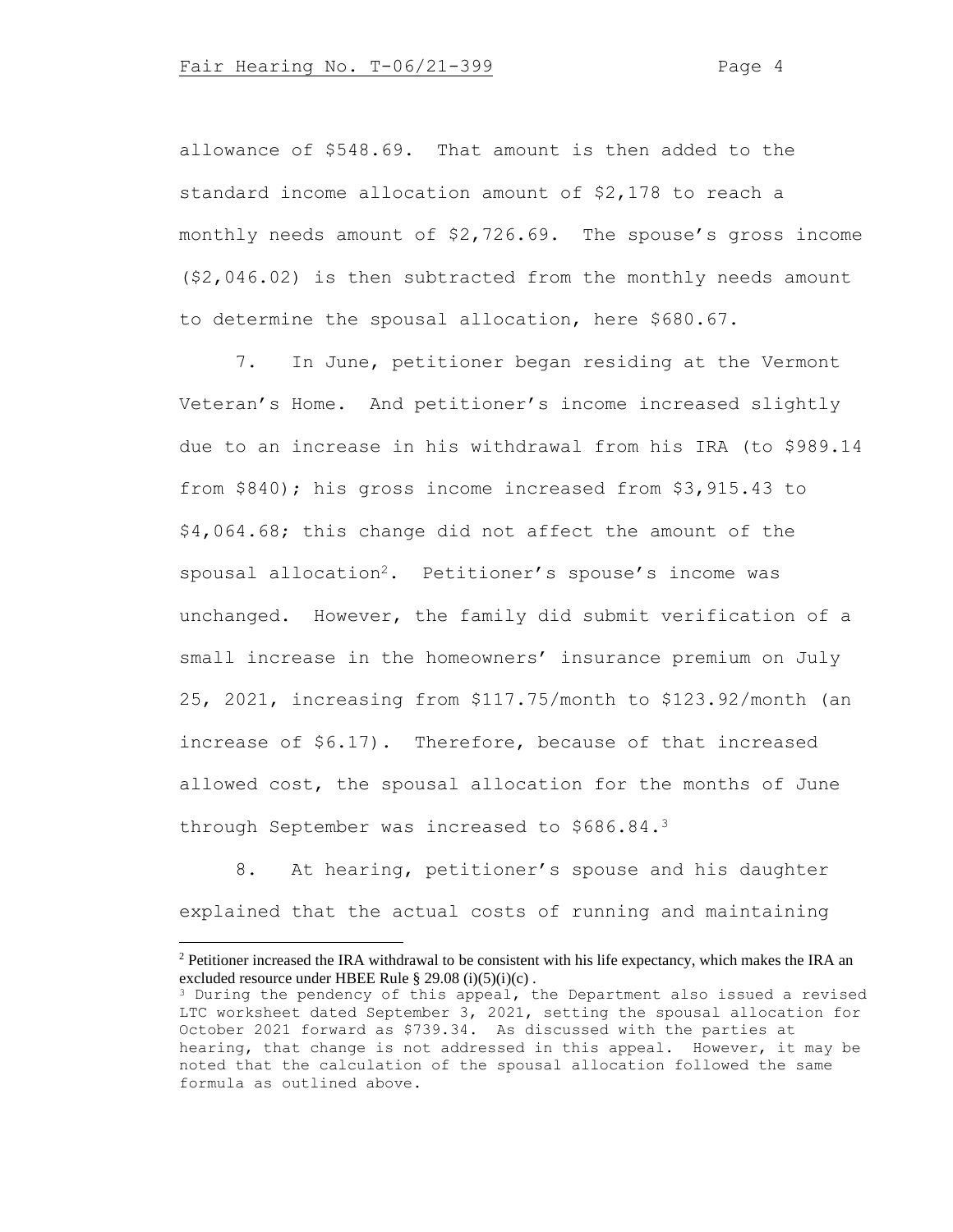the family home should result in a greater spousal allocation. For example, petitioner argued that the cost to maintain the family home in 2020 was approximately \$6,356. In addition, in 2021, the petitioner's wife needed to replace kitchen appliances and continue the house painting schedule. Petitioner asks that an additional \$400/month be allowed as an additional spousal allocation.

9. The Department's calculation of petitioner's income and his spouse's income was correct, and the Department provided all the allowable deductions for maintenance of the home. Therefore, the calculation of the spousal allocation was correct.

### ORDER

The Department's decision is affirmed.

## REASONS

Review of the Department's determination is de novo. The Department has the burden of proof at hearing if terminating or reducing existing benefits; otherwise – when an appeal concerns an initial denial of eligibility - the petitioner bears the burden. *See* Fair Hearing Rule 1000.3.0.4.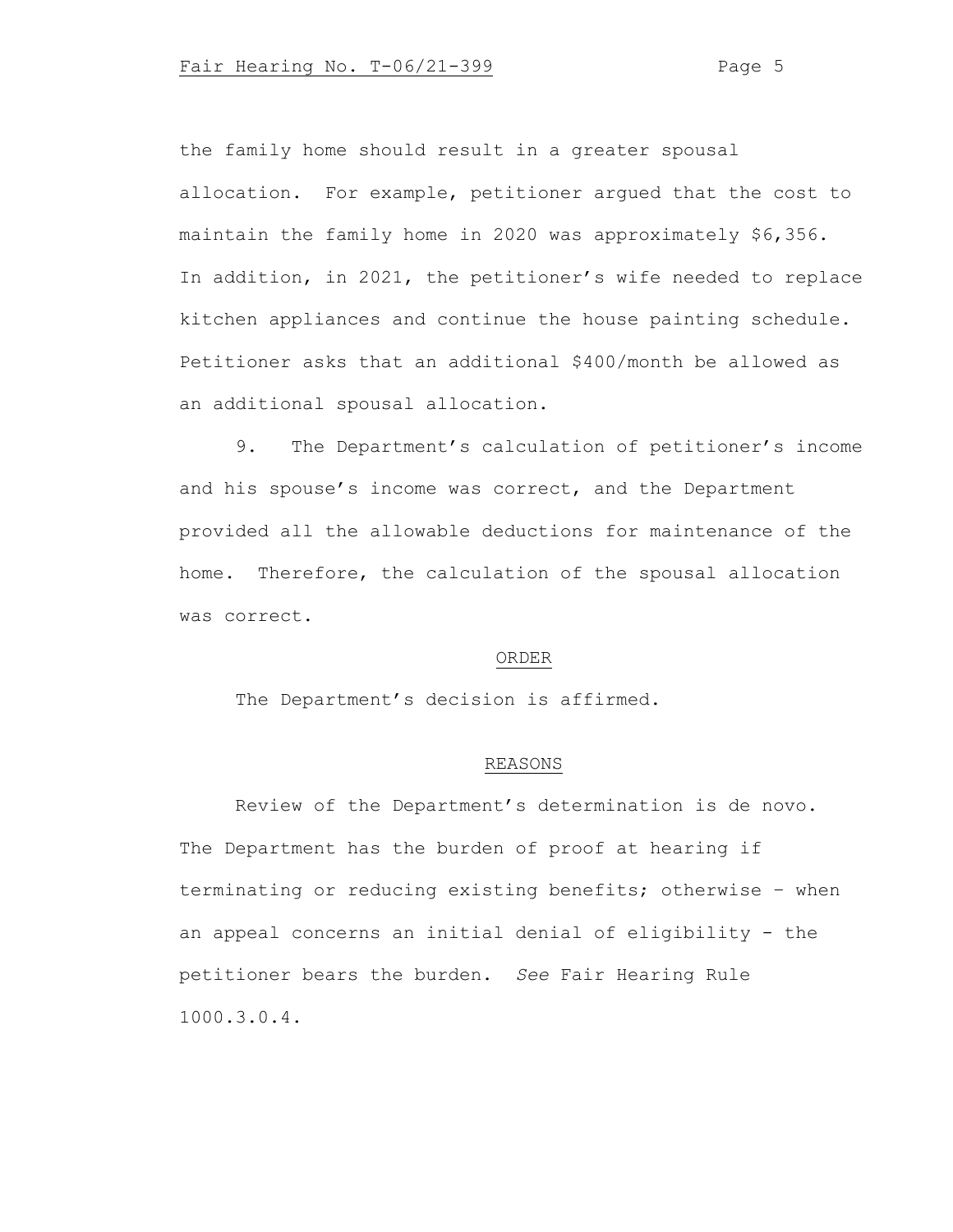The Health Benefits Eligibility and Enrollment (HBEE) Rules provide that a Medicaid eligible individual's patient share is calculated by taking the individual's gross income less allowable deductions. HBEE Rules §24.04. Authorized deductions include a personal need allowance, home up-keep expenses, allocations to a community spouse, and reasonable medical expenses. HBEE Rules  $$24.04(b)$ .<sup>4</sup> The Board has consistently affirmed the limitations on deductions from gross income that are identified in HBEE Rule §24.04. The current personal needs allowance for persons in nursing homes is \$72.66/month. *See*

[https://dvha.vermont.gov/members/vermont-medicaid-](https://dvha.vermont.gov/members/vermont-medicaid-programs/medicaid/medicaid-aged-blind-or-disabled-mabd)

[programs/medicaid/medicaid-aged-blind-or-disabled-mabd.](https://dvha.vermont.gov/members/vermont-medicaid-programs/medicaid/medicaid-aged-blind-or-disabled-mabd)

The CMS State Medicaid Manual provides that the following maintenance needs for a home where the community spouse resides may be considered:

Spousal Monthly Income Allowance: Unless a spousal support order requires support in a greater amount, or a hearings officer has determined that a greater amount is needed because of exceptional circumstances resulting in extreme financial duress, deduct from community spouse's gross monthly income which if otherwise available the following amounts up to the maximum amount allowed:

• A standard maintenance amount.

<sup>&</sup>lt;sup>4</sup> The rules also authorize other very specific, limited deductions (e.g., reparations) that are not claimed in this case.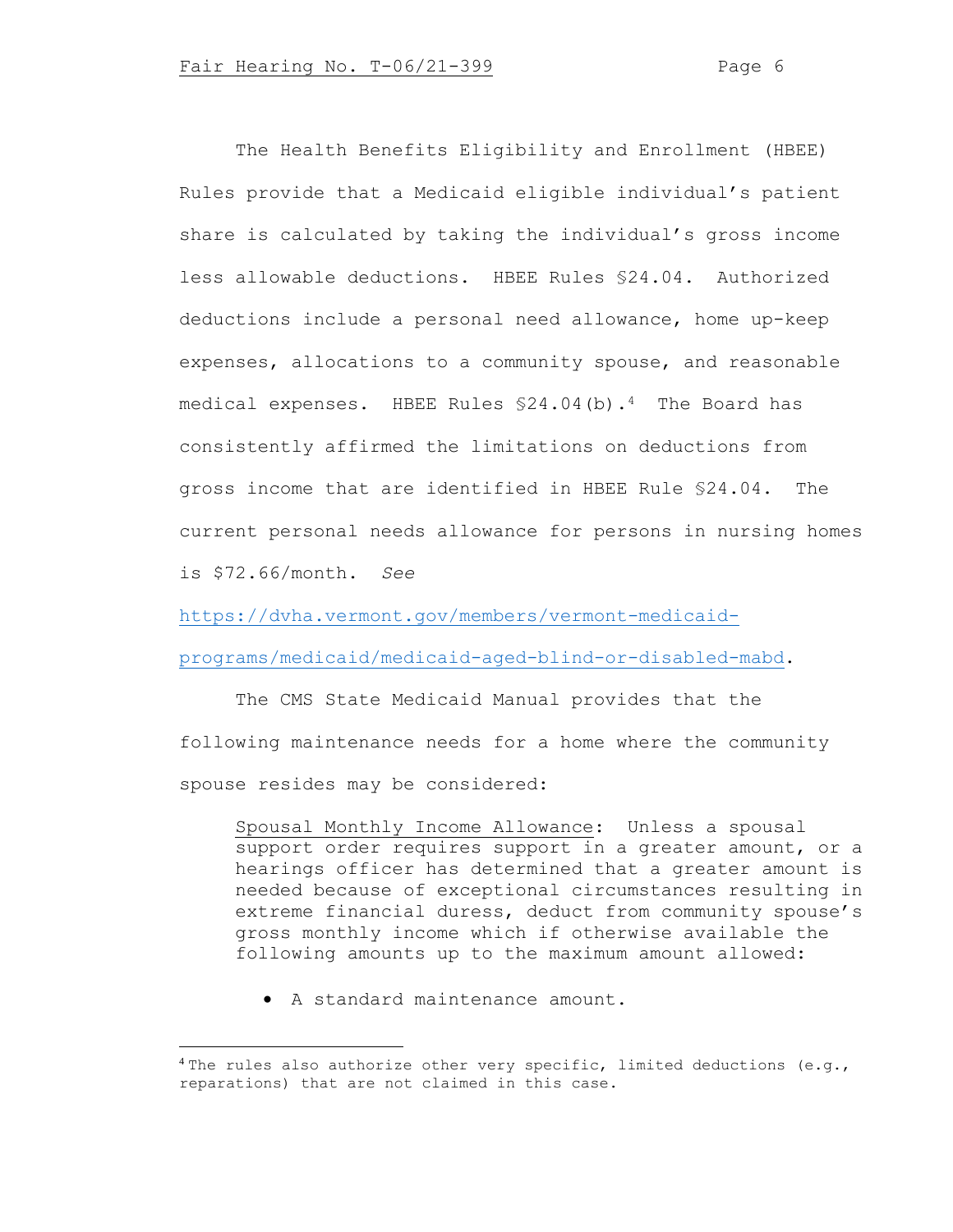- Excess shelter allowances for couples' principal residences when the following expenses exceed 30% of the standard maintenance amount. Except as noted below, excess shelter is calculated on actual expenses for
	- Rent;
	- Mortgage (including interest and principal);
	- Taxes and insurance;
	- Any maintenance charge for a condominium or cooperative; and
	- An amount for utilities, provides they are not part of the maintenance charge computed above. Utility expenses are calculated by using the standard deductions under the Food Stamp program that is appropriate to a couple's particular circumstance (or, at your option, actual utility expenses).

CMS State Medicaid Manual § 3713 Monthly Income Allowances for Community Spouses and Other Family Members.

The current standard income allocation for the spousal allocation is \$2,178, the shelter standard is \$654, and the fuel and utility standard if \$822. See

[https://dvha.vermont.gov/members/vermont-medicaid-](https://dvha.vermont.gov/members/vermont-medicaid-programs/medicaid/medicaid-aged-blind-or-disabled-mabd)

[programs/medicaid/medicaid-aged-blind-or-disabled-mabd.](https://dvha.vermont.gov/members/vermont-medicaid-programs/medicaid/medicaid-aged-blind-or-disabled-mabd)

Petitioner's family has argued that petitioner's spouse, in large part, relied on petitioner's income to maintain the upkeep of the family's historical home and that without a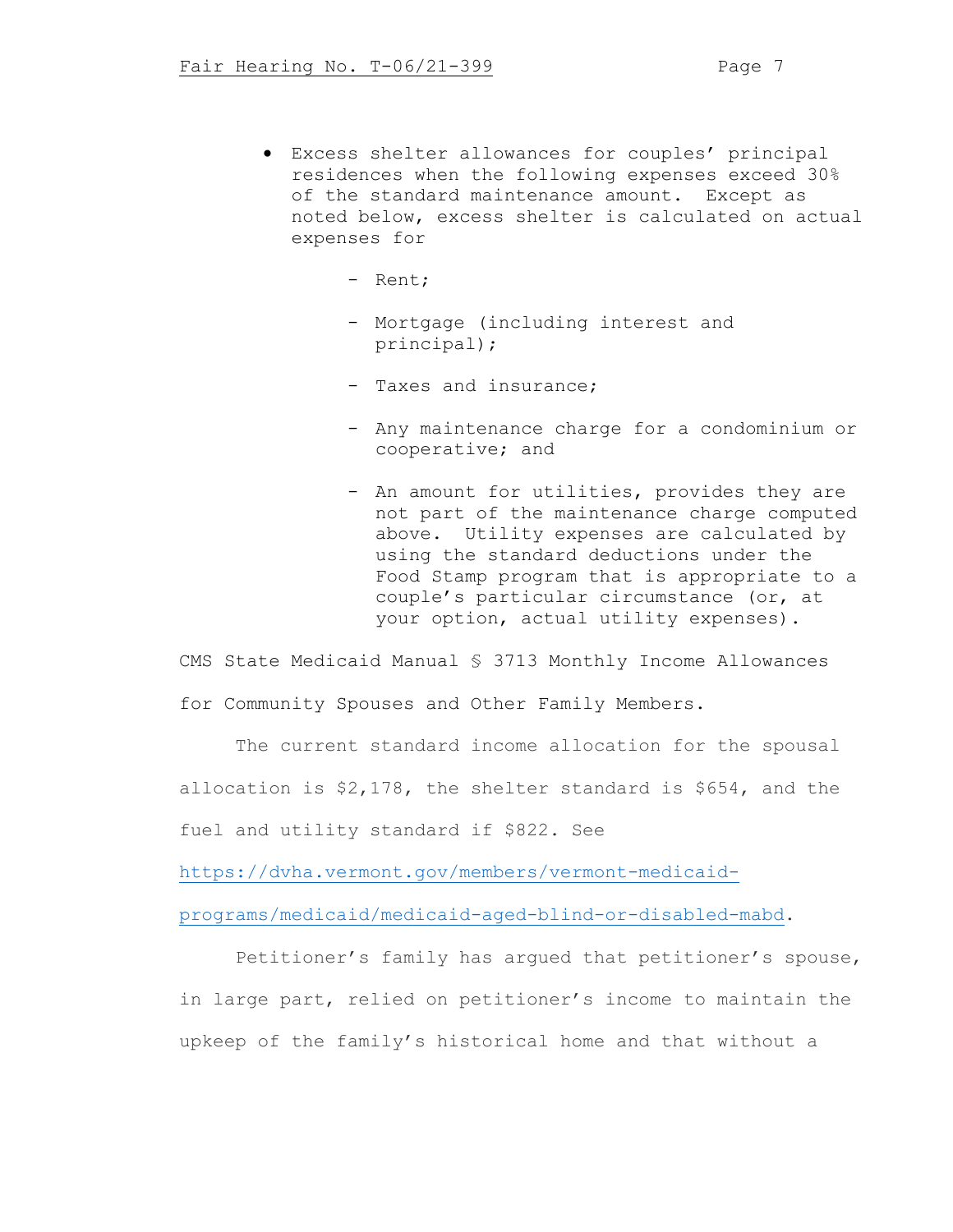greater spousal allocation, she may need to sell the home. Unfortunately, the Department must follow the formula for calculation of the spousal allocation in the Medicaid rules. See Fair Hearing No. B-05/20-376 ("The cap on the spousal allocation represents federal policy as to what extent the Medicaid program should, in effect, bear the costs of living of a community spouse.") See also Fair Hearing No. A-01/08-24 (Board must follow applicable regulations and policy even in light of petitioner's argument that the allowances do not reflect her actual costs of living in residence).

# Exceptional Circumstances

The CMS State Medicaid Manual does provide the Board the authority to grant an additional spousal allocation under the "exceptional circumstances" language cited above. The Board has previously ruled that such an increase would be warranted only if petitioner could show expenses based on needs "which are out of the ordinary." See Fair Hearing No. 12,673. (Where a community spouse had to travel to visit her spouse who had been placed in a nursing facility over 100 miles away (due to financial and medical needs), that cost for those travel expenses would not have been anticipated by the rules and could result in financial duress and such